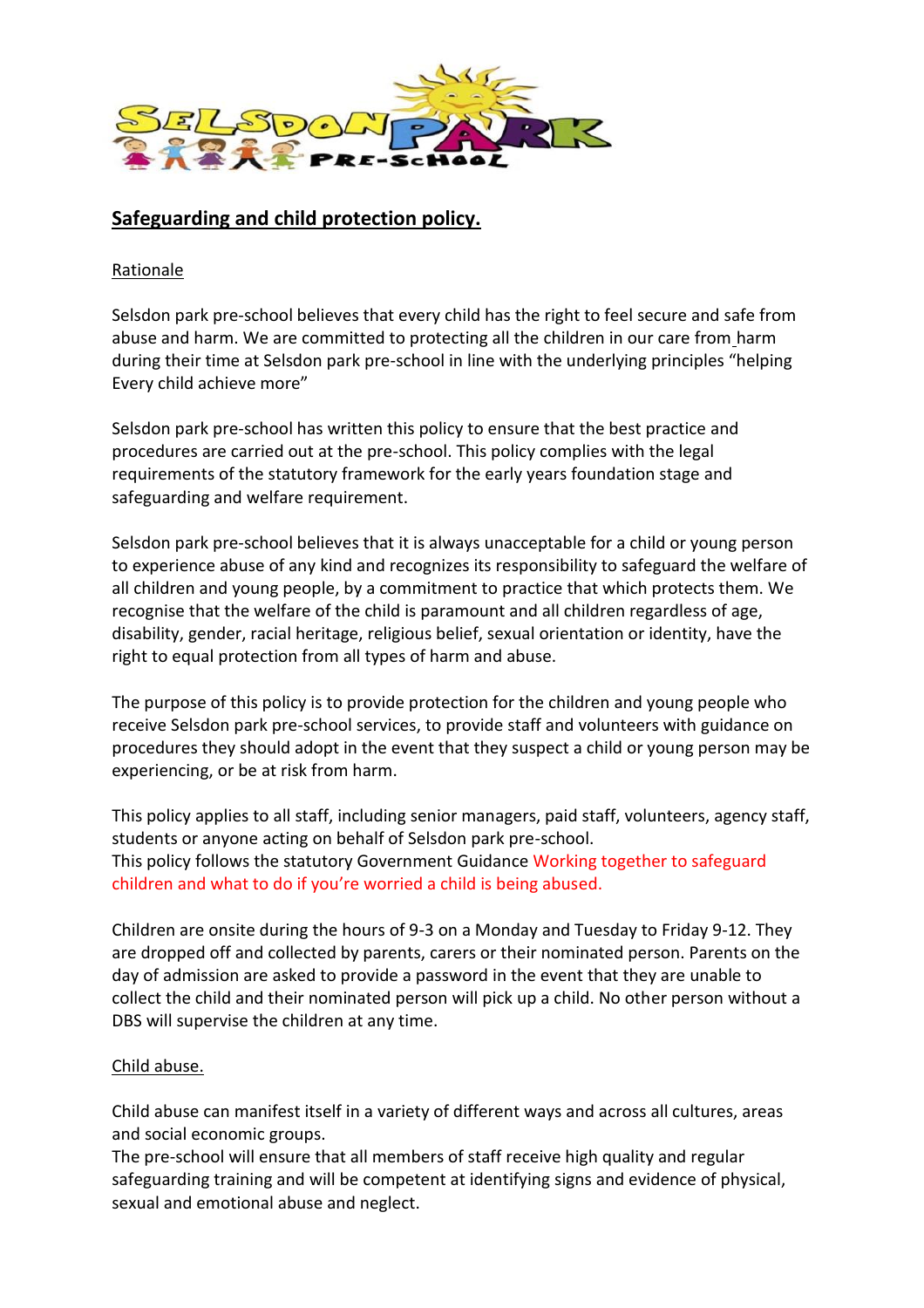### Definitions of child abuse.

**Physical abuse** may involve hitting, shaking, throwing, poisoning, burning or scalding, drowning, suffocating, or otherwise causing physical harm to a child.

**Sexual abuse** involves forcing or enticing a child or young person to take part in sexual activities, whether or not the child is aware of what is happening. The activities may involve physical contact, including penetrative (eg rape or buggery) or non-penetrative acts. They may include involving children in looking at, or in the production of, pornographic material, or encouraging children to behave in sexually inappropriate ways.

**Emotional abuse** is the persistent emotional ill treatment of a child causing severe and persistent adverse effects on the child's emotional development, often by making them feel they are worthless or unloved, inadequate, or valued only in so far as they meet the needs of another person. Age or developmentally inappropriate expectations being imposed on children causing children frequently to feel frightened, or the exploitation or corruption of children.

**Neglect** is the persistent failure to meet a child's basic physical and/or psychological needs, likely to result in serious impairment of the child's health or development, such as failing to provide adequate food, shelter and clothing or neglect of, or unresponsive to a child's basic emotional needs.

**Child trafficking** is the recruitment and movement of children for the purpose of exploitation: it is a form of child abuse. Children may be trafficked within the country, or from abroad. It overlaps with sexual exploitation and private fostering.

**Peer on peer abuse** relates to situations such as sexual exploitation, gang violence, financial boost control and exploitive relationships. (please refer to separate peer on peer abuse policy.)

#### **Implementation of the policy.**

#### **Signs to monitor.**

All staff and volunteers should be concerned about a child if:

- The child has any injury which is not typical of those normally associated with children's injuries.
- The child's behaviour has changed significantly.
- Regularly has unexplained injuries, bruising, marks or signs of possible abuse.
- There has been deterioration in the child's general well-being.
- Regularly have injuries with explanations given but more than is considered normal.
- Gives confused or conflicting explanations about how injuries were sustained.
- Exhibits significant changes in behaviour, performance or attitude.
- Shows signs of neglect.
- Demonstrates sexual behaviour which is inappropriate to the age of the child.
- Discloses an incident in which resulted in the child being significantly harmed.
- Any other cause to believe that a child may be suffering from harm.
- The child makes comments which may give cause for concern.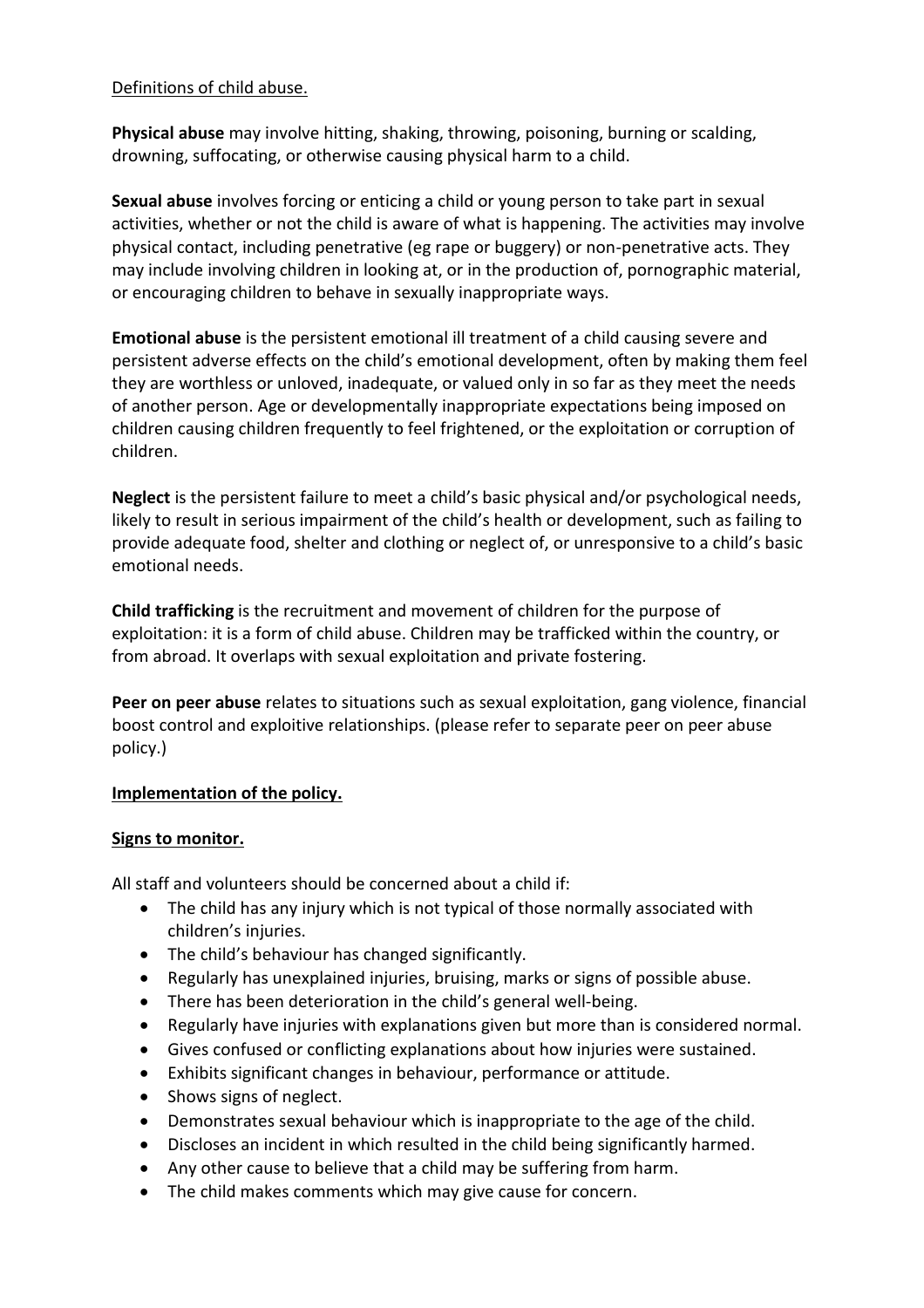### **Golden rules to follow when a child is disclosing abuse.**

- 1. Listen carefully to the child and do not make judgements or discuss your own opinions about what the child is telling you.
- 2. Try to ask open ended questions that enable the child to describe the incident using their own vocabulary and terminology.
- 3. Ensure the child feels secure, safe and comfortable in the room with the supervising adult.
- 4. Staff members must not make promises of confidentiality to the child.

#### **Golden rules for staff following a disclosure of suspected abuse.**

- 1. Inform the nursery manager immediately and record the incident on the pre-school record sheet.
- 2. Discuss any concerns, however small or insignificant, with the pre-school manager who will make a decision on the appropriate procedures and actions which need to be taken.
- 3. Staff members must never delay in referring the issue as this could result in increased or prolonged danger for the child.
- 4. Staff must always believe what a child says and make thorough notes about the conversation containing all pertinent information however insignificant it might seem. If possible, try to have a witness present when the child is making the disclosure.
- 5. Staff members must never discuss the issue with other members of staff or people outside the pre-school as this could cause significant distress to the child.

The safeguarding officer Michelle Cane will be responsible for ensuring that written records are dated, signed and kept confidentially. Any incidents should be recorded on the Safeguarding record sheet and handed immediately to Michelle Cane. The records will be kept in a locked and secure cupboard on the pre-school premises.

There will always be either the safeguarding lead Michelle Cane or deputy lead Jane Simpson on site whilst the pre-school is open to the children.

# **Referring allegations to MASH. (Multi Agency Safeguarding Hub)**

If the Safeguarding officer has sufficient evidence that a child has been, or is in danger of being subject to abuse, the following procedure will be activated.

- If there is an immediate need for a safeguarding response, we would phone Croydon Council's contact centre. The contact details are, 0208 7266400.
- If we need to make a safeguarding referral to the partnership we would go to [www.croydon.gov.uk](http://www.croydon.gov.uk/) and follow the link "concerned about a Croydon child"
- Always follow up the telephone calls in writing within 24 hours.
- The safeguarding officer will pass on all relevant information about the incident to MASH.
- Selsdon park pre-school will assist the investigation by MASH as much as possible.
- OFSTED and LADO will be informed immediately of any allegations against a staff member, student or volunteer, or any abuse that is alleged to have taken place on the premises or during a visit or outing.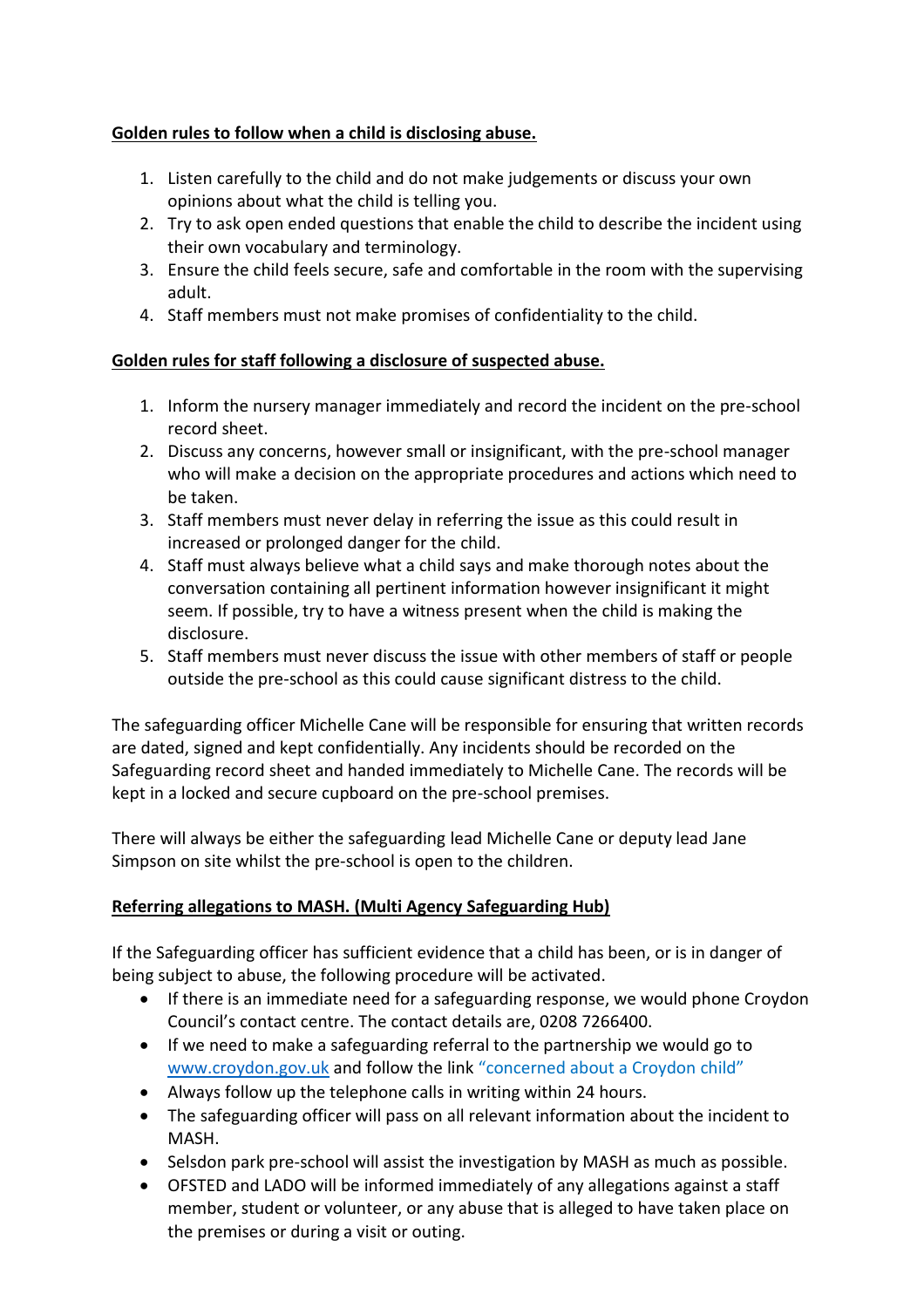### **Staff support and training.**

Selsdon park pre-school will ensure that it meets its legal and statutory responsibilities in respect of safeguarding and child protection through high quality support and training to staff and rigorous adherence to safeguarding guidelines.

### **Selsdon park pre-school will ensure that:**

- All staff, students and volunteers are carefully recruited following the safer recruitment guidelines and have verified references and an up to date DBS. References will be followed up by telephone to confirm authenticity. Only original documentation for proof of identity will be accepted for a DBS check and will be checked and photocopied by the pre-school manager. (please refer to safer recruiting policy.)
- All staff and volunteers at the pre-school will be issued with a copy of the safeguarding and child protection policy during their induction period, and have its main points explained and their roles and responsibilities clarified.
- The safeguarding sheets will be explained and staff will be guided through the process of completing a record of any incidents.
- Staff will be required to sign an acknowledgement that they have read and understood the policy and agree to follow the procedures contained in the preschools policy.
- All staff and volunteers will receive regular professional development opportunities covering safeguarding issues. Staff members will be provided with any relevant information and guidance that is available to the pre-school.
- If a member of staff or adult is under investigation for the alleged abuse of a child they will be subject to the staff discipline policy which will be given to them at the beginning of the investigation process and explained fully.

# **Safe caring.**

At Selsdon park pre-school all staff understands Selsdon park pre-school safeguarding and child protection procedures and sign to acknowledge they have read and understand their roles and responsibilities. They have had appropriate training and guidance in the principles of safe caring and this is regularly checked and reviewed during staff training sessions.

- For their own safety staff should avoid situations where they are alone with a child. If staff are alone with a child staff should if possible, keep the door open and request support from another member of staff.
- If a child makes physical contact with a member of staff or adult that is deemed inappropriate or gives cause for concern this must be recorded in the incident record log and reported to the pre-school manager immediately.
- Staff at the pre-school must not carry out personal tasks for children that they can do for themselves such as toileting, dressing or cleaning themselves up. If a child does need help with hygienic or intimate care permission should be sought from the parent/carer and two members of staff should be present.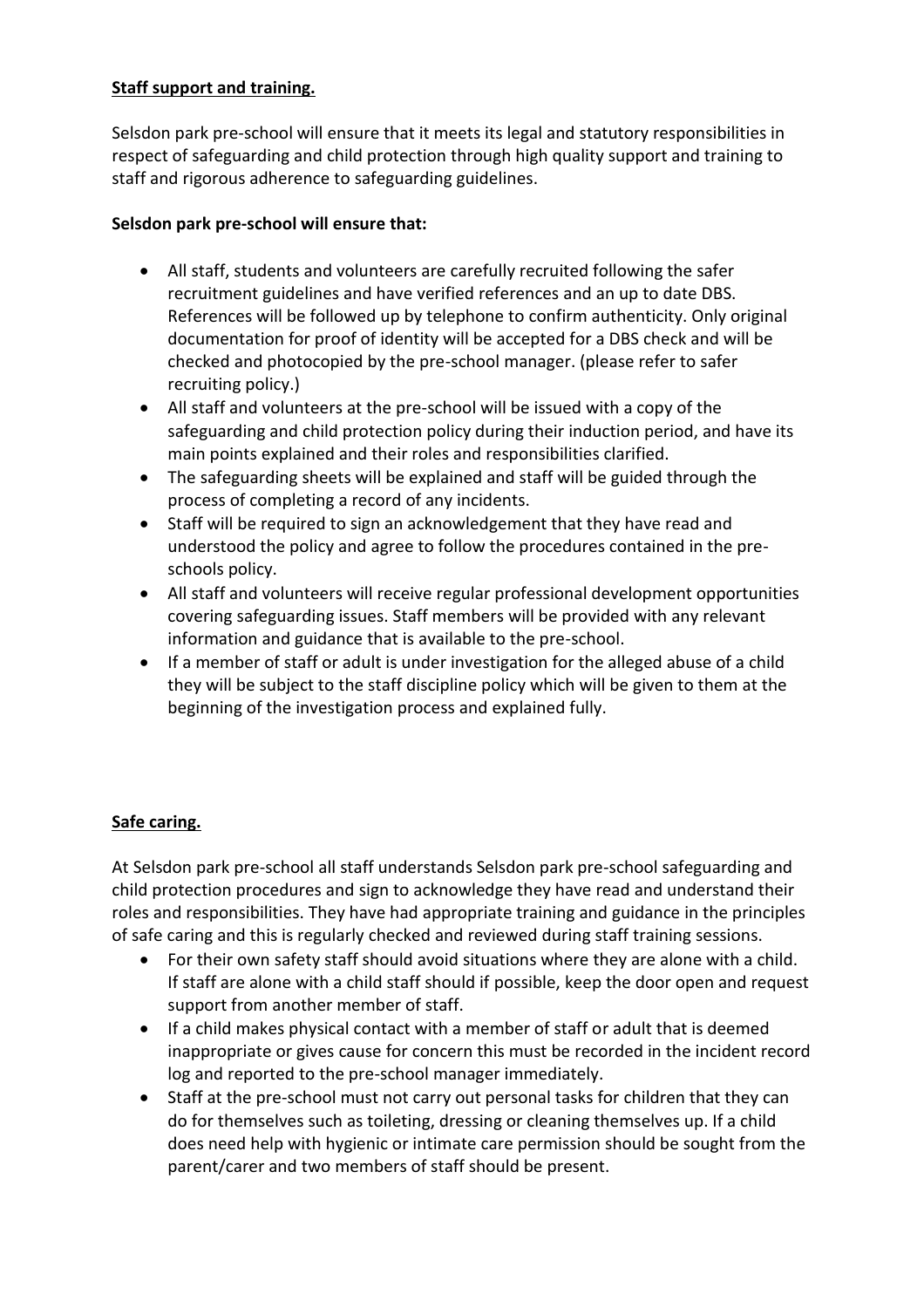- Staff should be cautious about touching children by taking into account their age and emotional understanding. Unnecessary physical contact will be avoided to minimise the risk of allegations being made against children and staff.
- If an allegation is made by a child against a member of staff this will be fully recorded in the incident book and referred to the pre-school manager. Copies of allegations and evidence will be given to the pre-school manager. This will reported to OFSTED immediately. (please refer to the whistle blowing procedure and staff behaviour policy.)

# **Managing allegations against staff.**

If an allegation is made that a member of staff has harmed a child or is alleged to have behaved in a way in their private life that may suggest they are unsuitable to work with children and young people, the designated safeguarding officer Michelle Cane or the person in charge must be informed immediately. If the allegation concerns the designated child protection officer/person in charge the proprietor must be informed who in turn will inform LADO.

To assess the most appropriate course of action the following initial information must be collated.

- The time and date of the observation or the disclosure.
- The exact words spoken by the child/staff member/parent/volunteer as far as possible.
- The name of the person to whom the concern was reported (with time and date.)
- The name of any other persons present at that time.
- Wider relevant knowledge or background information.

Note; It is not appropriate at this stage to conduct formal interviews or take written statements from staff, as this could compromise a later children's social care or police investigation.

For advice contact LADO on 0208 726 6000 ext. 60422. [LADO@croydon.gov.uk](mailto:LADO@croydon.gov.uk) The LADO will clarify if and how the matter will be taken forward and what appropriate course of action should be taken. In serious situations the LADO will advise whether a suspension should take place immediately.

After discussing the situation with LADO it may become clear that a referral to MASH is required.

Refer the allegation to MASH on 0208 7266400 and follow this up in writing within 24 hours.

The LADO will liaise with MASH and contact the setting as to how to proceed. A formal strategy meeting will take place between MASH, the setting representative and the police (as appropriate.) At the meeting it will be agreed what immediate action is required to safeguard and promote the welfare of the child, and/or to provide interim services and support.

The members of staff may be suspended on full pay (advice from LADO will support you with this decision). This overall decision to suspend is vested in the head of centre/school/governing body. Suspension is a neutral act and allows a full investigation of facts to take place.

Ofsted must be informed (0300 123 1231) of any allegation concerns made against a member of staff within 14 working days. All notifications must be followed up in writing, Fax 08456 404 049 or email [enquires@ofsted.gov.uk](mailto:enquires@ofsted.gov.uk) or by post Ofsted, Piccadilly Gate, Store Street, Manchester, M1 2WD.